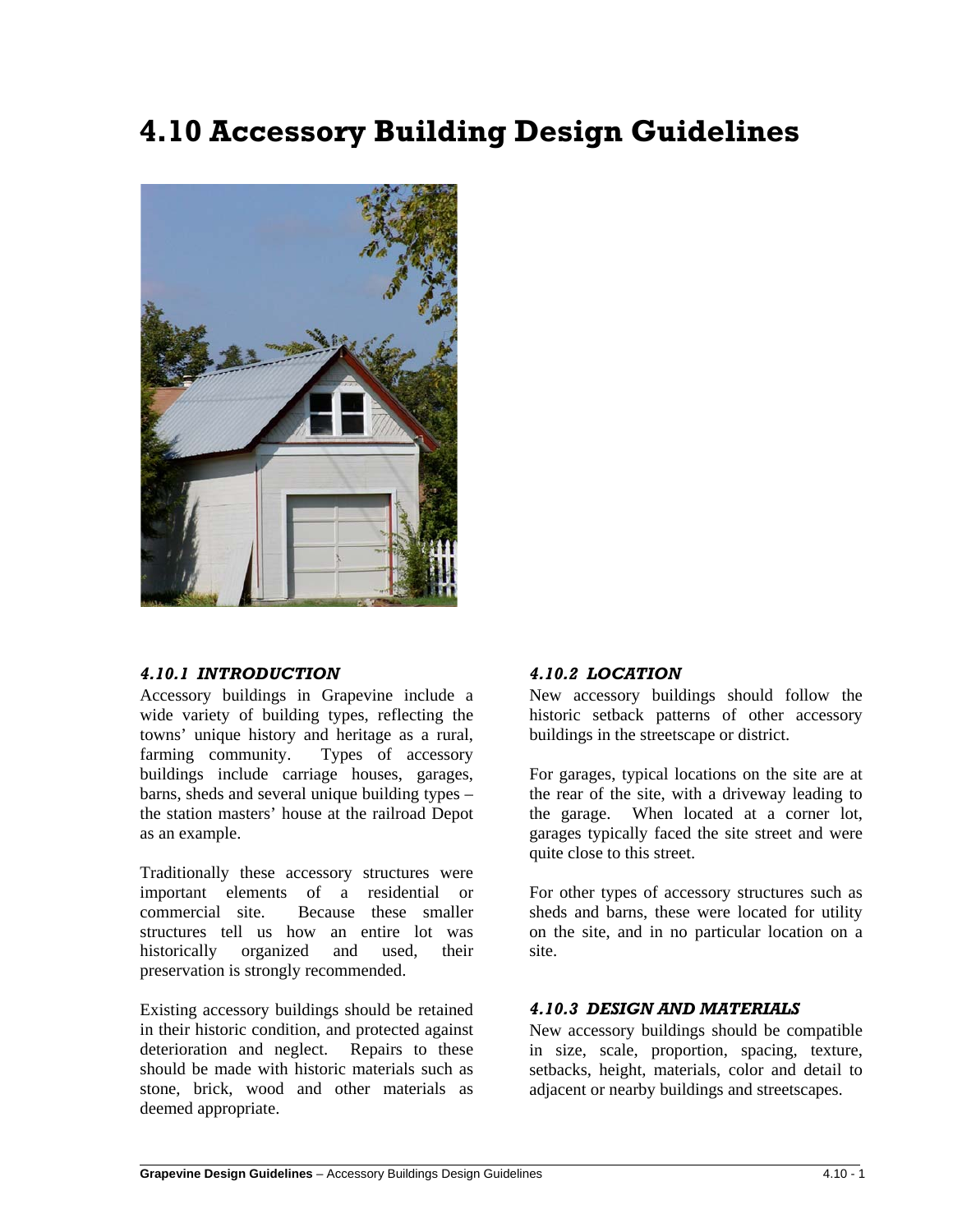Historically, materials used at exterior facades of accessory buildings were often different than those of the main building. The primary materials used at historic garages structures were wood siding – both horizontal and board and batten – with metal or wood shingle roofs. These structures had gabled hip roofs.

The exterior materials of new accessory buildings should reflect the use and function of the accessory building, and not that of the primary building. For example, a new garage behind a residence should complement the house, and may use similar or the same materials (at least partially). However, a new barn structure should reflect its' use as a barn and not attempt to reflect the materials or function of the house.



MATERIALS USED AT THIS ACCESSORY BUILDING ARE THE SAME AS THE DEPOT

Materials used in the construction of new accessory buildings should be typical of common building materials in the district, or typical of structures of this type, age and location: wood siding (either novelty, tongue and groove, shiplap or equivalent), stone (particularly rough-faced limestone indigenous to the Central Texas Hill Country) or brick. Board and batten may be appropriate for use on accessory buildings. Exterior insulation finish systems, curtainwall, concrete block, wood shingles, fake brick or stone or gravel aggregate materials should not be used.

Ramps or other accessibility-related installations should be located on the rear or side elevation of an accessory building and in an unobtrusive location. If locating a ramp on the primary façade of an accessory building is required, it should be installed in a way that does not damage the historic fabric and is as unobtrusive as possible.

## *4.10.4 BUILDING FORM*

Each type of accessory building will have its' own form. However, they should 'read' as secondary structures and not overwhelm or compete with the main structure in size or form

A garage should typically have a low-pitched gable or hip roof, simple rectangular form, and little or no ornamentation at the doors or windows. When one-story in height, the garage heights should be as low so they are similar to heights of historic garages in the area.



#### TYPICAL GARAGE

Two-story garages (with space at the second floor) should reflect similar two-story building forms that were historically in Grapevine (garages with apartments above).



2-STORY GARAGE